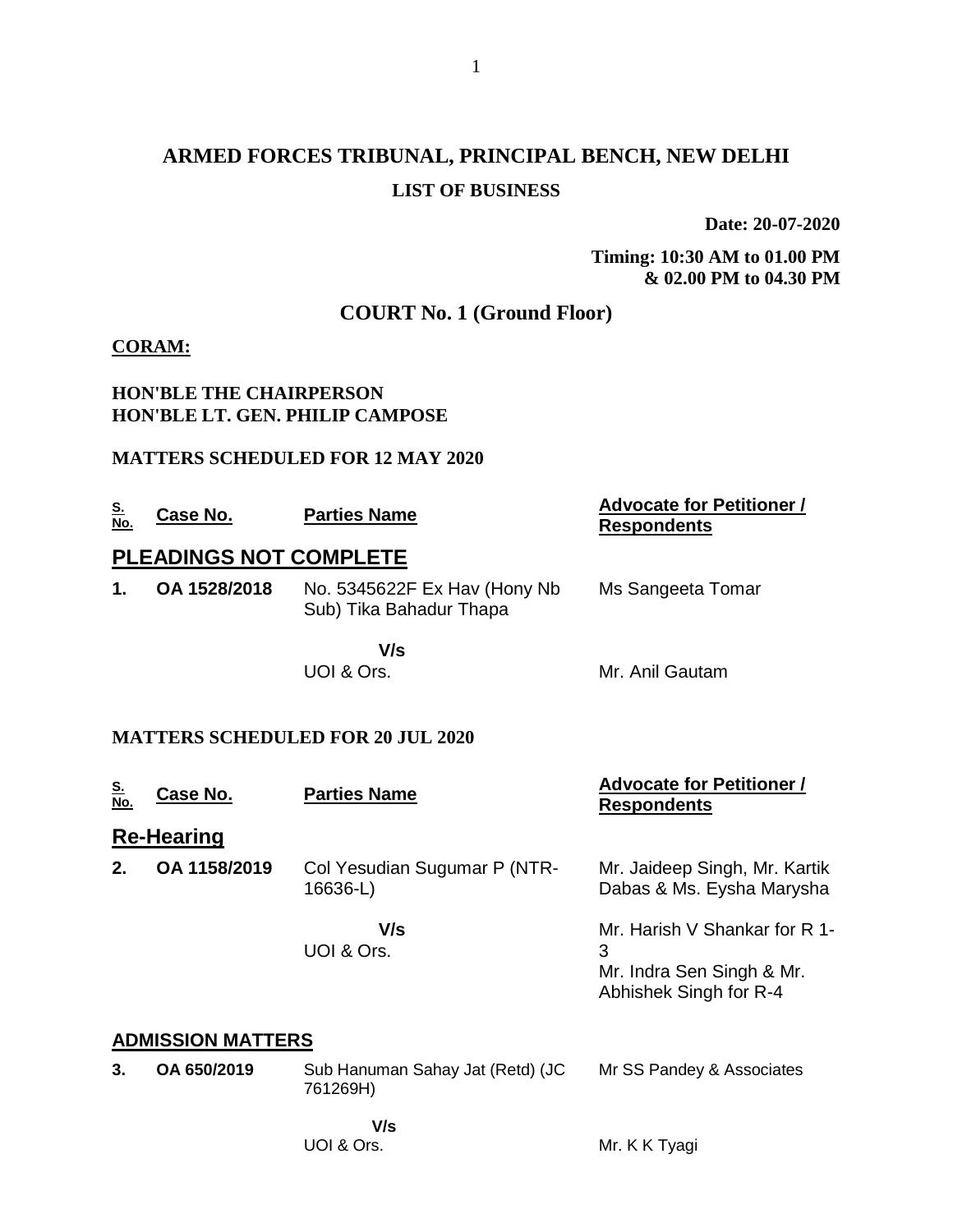| 4.  | OA 651/2019                        | Sub (AIG) Pandurang Raghunath<br>Bankar (JC 270647)<br>V/s | Mr SS Pandey & Associates                 |
|-----|------------------------------------|------------------------------------------------------------|-------------------------------------------|
|     |                                    | UOI & Ors.                                                 | Mr. Prabodh Kumar                         |
| 5.  | OA 886/2019                        | JC-301351A Sub Maj (AIG) P R<br>Koteswara Rao              | Mr. S S Pandey & Association              |
|     |                                    | V/s<br>UOI & Ors.                                          | Mr. Rajeev Kumar                          |
| 6.  | OA 1642/2019                       | IC-55004W Lt Col Pankaj Sharma                             | Mr. SS Pandey & Associates                |
|     |                                    | V/s<br>UOI & Ors.                                          | Mr. Rajeev Kumar                          |
| 7.  | OA 871/2020<br>with<br>MA 988/2020 | Sqn Ldr Basant Kumar Chaudhary<br>(Retd.) (12952)          | Mr Ajit Kakkar                            |
|     |                                    | V/s<br>UOI & Ors.                                          | None                                      |
| 8.  | OA 872/2020<br>with<br>MA 989/2020 | 720535-S Ex Sgt Ashok Kumar<br>Yadav                       | Mr Durgesh Kumar Sharma                   |
|     |                                    | V/s<br>UOI & Ors.                                          | None                                      |
|     |                                    |                                                            |                                           |
| 9.  | OA 873/2020<br>with                | IC 77779-F Major Abhishek Tyagi                            | Mr. Vinay Pandey & Mr. Rohit<br>Ranjan    |
|     | MA 990/2020                        | V/s<br>UOI & Ors.                                          | Mr. Karan Singh Bhati, Sr.<br><b>CGSC</b> |
| 10. | OA 875/2020                        | 10391240-Y Ex Sep Rohit Kumar                              | Mr. Virender Singh Kadian                 |
|     | with<br>MA 998/2020                | V/s<br>UOI & Ors.                                          | None                                      |
| 11. | OA 876/2020<br>with                | 721513G Ex Sgt Sanjeev Kumar Goel                          | Mr Ajit Kakkar                            |
|     | MA 999/2020                        | V/s<br>UOI & Ors.                                          | None                                      |
| 12. | OA 877/2020<br>with                | JC 725056K Ex Sub Desh Raj                                 | Mr Ajit Kakkar                            |
|     | MA 1000/2020                       | V/s                                                        |                                           |

None

UOI & Ors.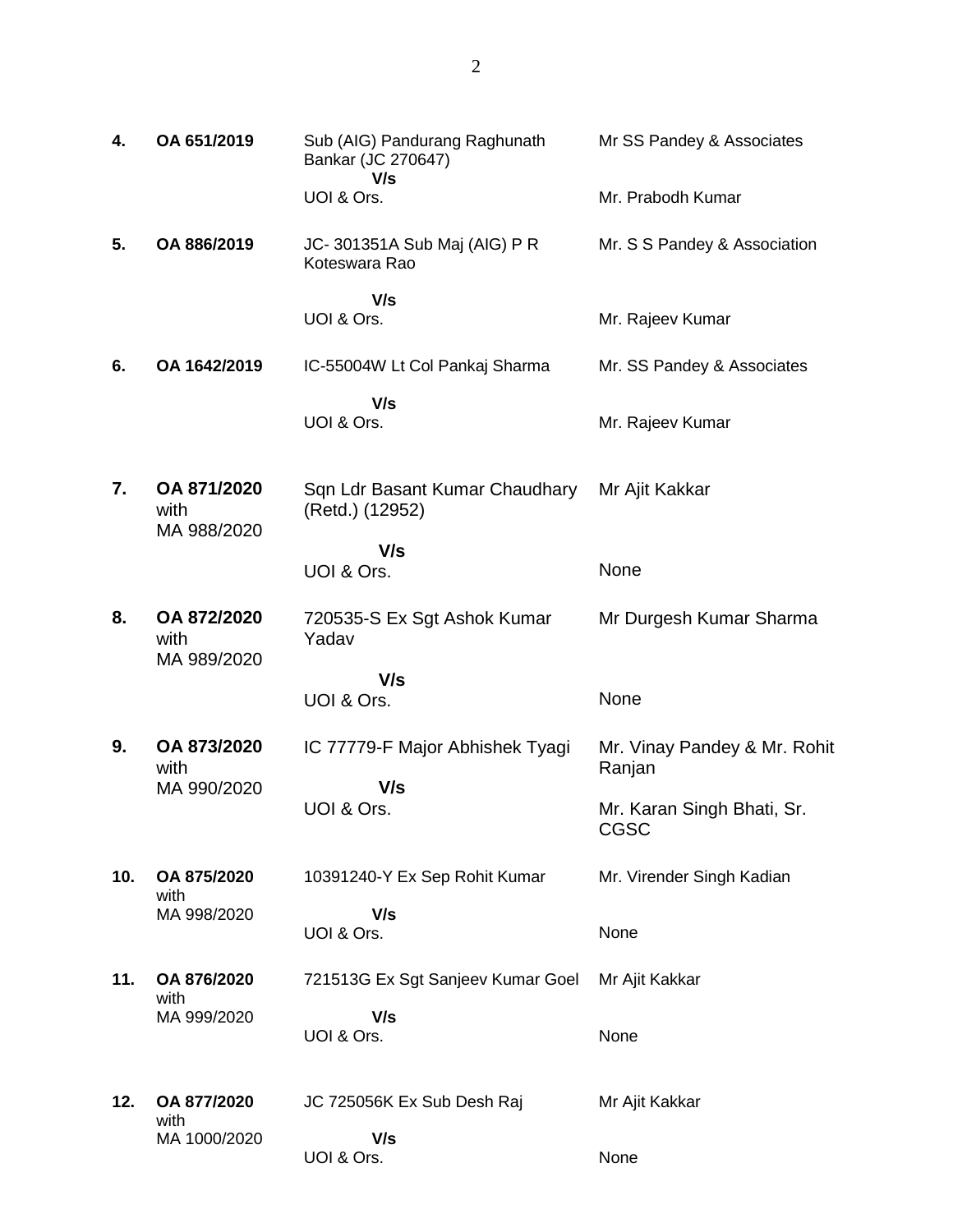| 13. | OA 878/2020                                    | 4072363Y Hav (Clk) Rambir Kaushik<br>(Retd)                         | Mr Manoj Kr Gupta                         |
|-----|------------------------------------------------|---------------------------------------------------------------------|-------------------------------------------|
|     |                                                | V/s<br>UOI & Ors.                                                   | None                                      |
|     | <u>MA (EXECUTION)</u>                          |                                                                     |                                           |
| 14. | MA 229/2020<br>$\mathsf{I}$                    | DR-10434N Col Rajat Mitra<br>V/s                                    | Mr. Anand S Chauhan                       |
|     | OA 1424/2017                                   | UOI & Ors.                                                          | Mr. Karan Singh Bhati, Sr.<br><b>CGSC</b> |
| 15. | MA 230/2020<br>$\mathsf{I}$                    | DR 10458 X Brig (Col earlier) R S<br>Vats                           | Mr Anand S Chauhan                        |
|     | OA 1421/2017                                   | V/s<br>UOI & Ors                                                    | Mr. S D Windlesh                          |
|     | <b>MA (OTHERS)</b>                             |                                                                     |                                           |
| 16. | MA 546/2017<br>in                              | Fit Lt MPS Godara (thru his father<br>Mr. Ramchandra Godara)<br>V/s | In person                                 |
|     | MA 416/2017                                    | UOI & Ors.                                                          | Mr Karan Singh Bhati, Sr<br><b>CGSC</b>   |
| 17. | MA 389/2020<br>$\mathsf{I}$                    | Ex Sep Mukul Choudhary (NO<br>14840115N)                            | Mr SS Pandey & Associates                 |
|     | OA (Appeal)<br>735/2015                        | V/s                                                                 |                                           |
|     |                                                | UOI & Ors                                                           | Mr. S D Windlesh                          |
| 18. | MA 453/2020<br>in                              | Flt Lt Kanav Kaushal (No 33288 H)                                   | Mr Amit Kumar Singh                       |
|     | OA 289/2017                                    | V/s<br>UOI & Ors                                                    | Mr. Karan Singh Bhati, Sr.<br><b>CGSC</b> |
| 19. | MA 585/2020<br>in RA 54/2019<br>in OA 722/2016 | Ex Gnr/Opr Devi Ram (No<br>14387377)                                | Mr RK Rastogi                             |
|     |                                                | V/s                                                                 |                                           |
|     |                                                | UOI & Ors                                                           | Mr. Ashok Chaitanya                       |
| 20. | MA 596/2020<br>$\mathsf{I}$                    | Col (TS) Sudeep Roy (DR 10444 X) Mr AK Srivastava                   |                                           |
|     | OA 606/2017                                    | V/s<br>UOI & Ors                                                    | Mr. Avdhesh Kumar Singh                   |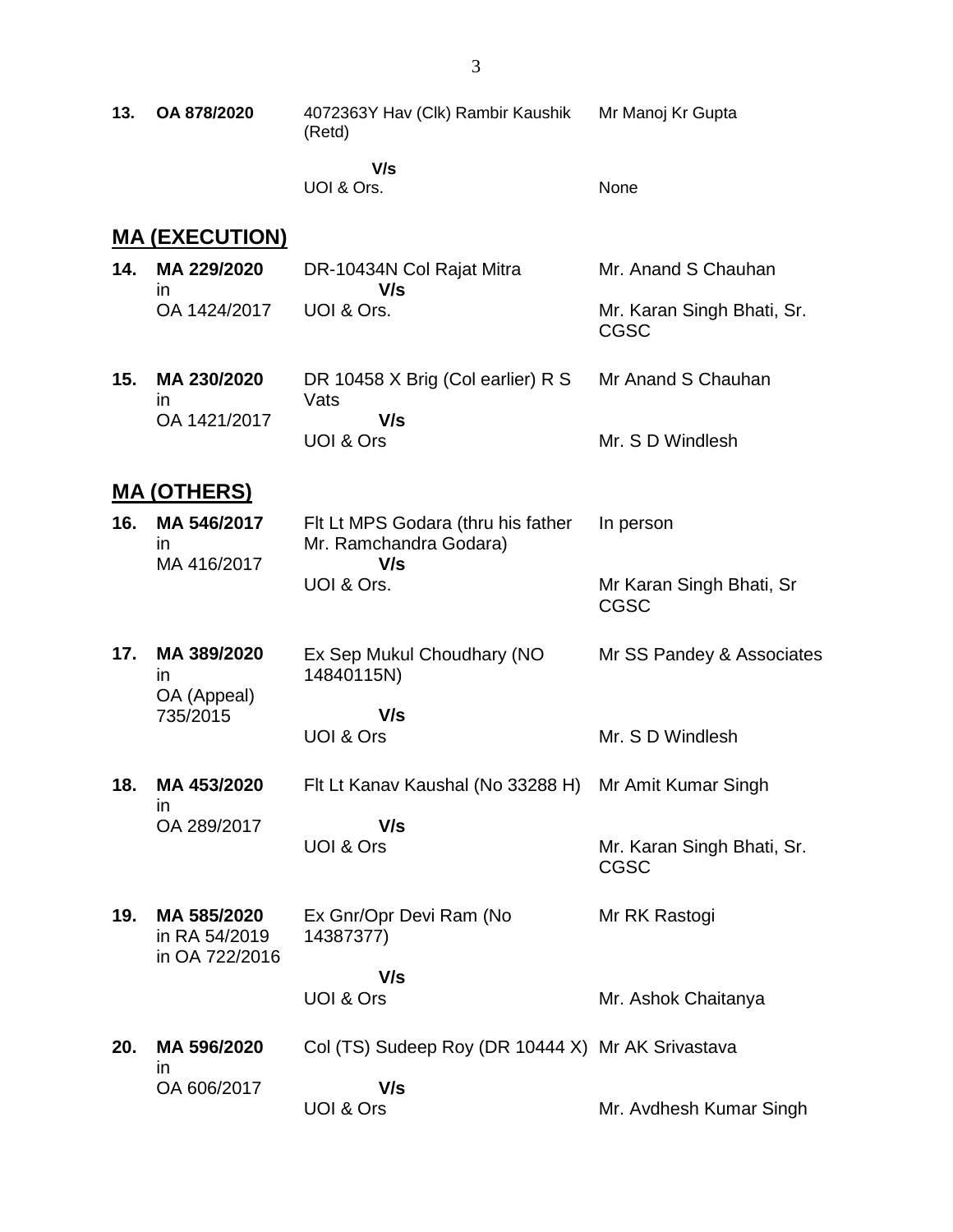| 21. | MA 673/2020<br>in MA 31/2019                                      | Ex Sep P Titus (No 2577058 M)                      | Mr. M S Sikdar                                       |
|-----|-------------------------------------------------------------------|----------------------------------------------------|------------------------------------------------------|
|     | in MA (Diary<br>No.11/2019)<br>in<br>OA 133/2016<br>(RB, Chennai) | V/s<br>UOI & Ors                                   | Dr. Vijendra Singh Mahndiyan                         |
|     | <b>PLEADINGS NOT COMPLETE</b>                                     |                                                    |                                                      |
| 22. | TA 2/2020<br>(TA 341/2017                                         | <b>Vinod Kumar Bisht</b>                           | Mr. Rajiv Manglik (AC)                               |
|     | (RB, Jammu)                                                       | V/s<br>UOI & Ors.                                  | Mr. Karan Singh Bhati, Sr.<br><b>CGSC</b>            |
| 23. | OA 20/2020                                                        | Lt Col Dharamvir Singh (IC 57196<br>X)             | Mr Shreeji Bhavsar                                   |
|     |                                                                   | V/s                                                |                                                      |
|     |                                                                   | UOI & Ors.                                         | Mr. Tarunvir Singh Khehar                            |
| 24. | <b>OA (Appeal)</b><br>349/2020                                    | Sub Lt Mukund Pratap Singh<br>$(08547 - Z)$<br>V/s | Mr. Anil Srivastava                                  |
|     |                                                                   | UOI & Ors.                                         | Mr. Tarunvir Singh Khehar for<br>R 1-3, None for R-4 |
| 25. | OA 604/2020<br>(OA 48/2020<br>(RB, Jaipur)                        | Maj Sushil Kumar (NTS 17566 K)<br>V/s              | Mr.Ajit Kakkar and Alpana<br>Yadav                   |
|     |                                                                   | UOI & Ors.                                         | Dr. Vijendra Singh Mahndiyan                         |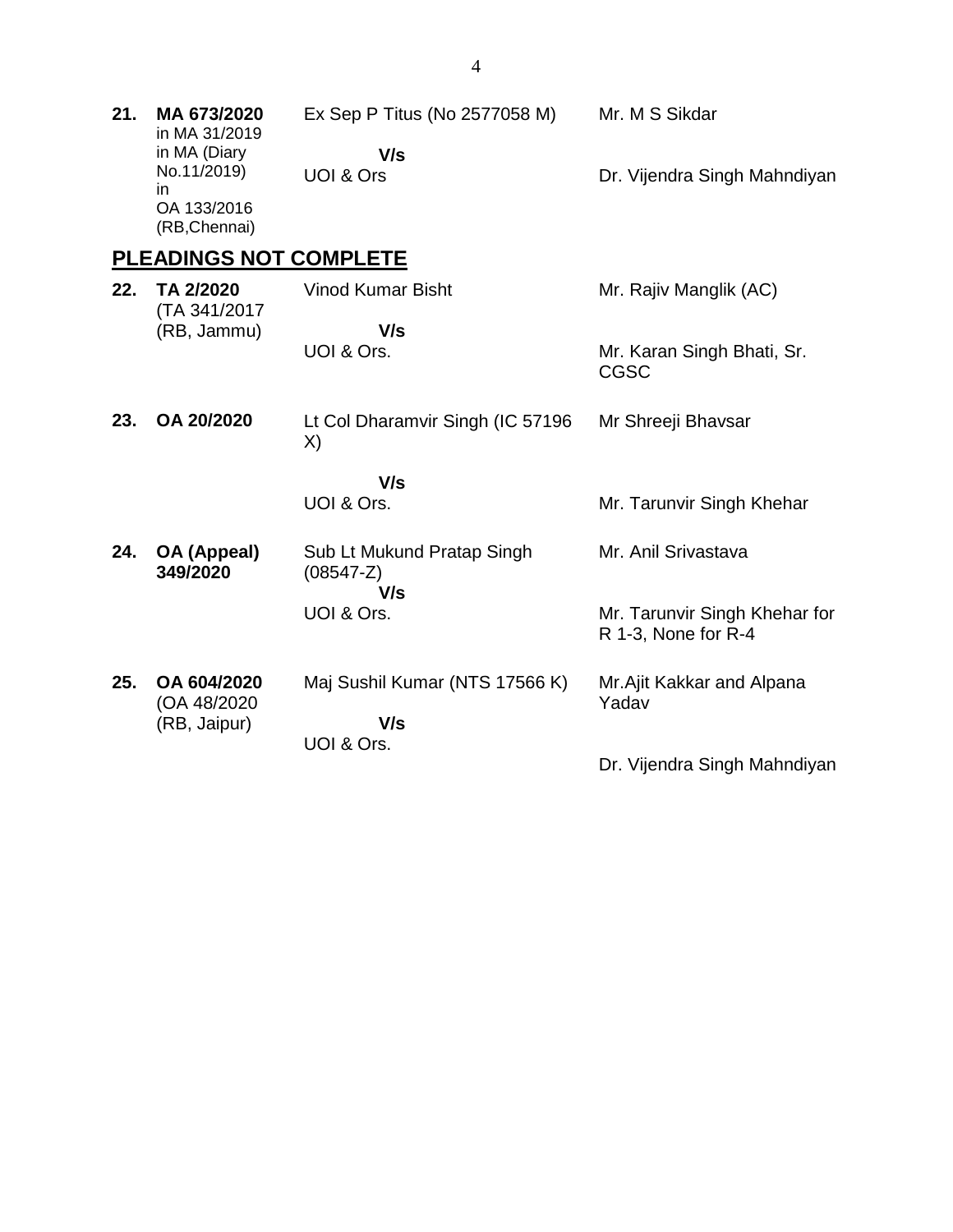# **ARMED FORCES TRIBUNAL, PRINCIPAL BENCH, NEW DELHI LIST OF BUSINESS**

**Date: 20-07-2020**

**Timing: 10:30 AM to 01.00 PM & 02.00 PM to 04.30 PM**

### **COURT No. 2 (Ground Floor)**

### **THIS BENCH WILL NOT ASSEMBLE TODAY**

### **CORAM:**

#### **HON'BLE MS. JUSTICE SUNITA GUPTA HON'BLE AIR MARSHAL B.B.P. SINHA**

### **MATTERS SCHEDULED FOR 12 MAY 2020**

| <u>S.<br/>No.</u> | <b>Case No.</b>                           | <b>Parties Name</b>                                      | <b>Advocate for Petitioner /</b><br><b>Respondents</b> |
|-------------------|-------------------------------------------|----------------------------------------------------------|--------------------------------------------------------|
|                   | <b>ADMISSION MATTERS</b>                  |                                                          |                                                        |
| 1.                | OA 1816/2018<br>with<br>MA 2016/2018 &    | Ex Hony Nb Sub Fauji Ram (No<br>13676173M) & Ors.        | Mr Anil Srivastava &<br>Associates                     |
|                   | 2017/2018                                 | V/s                                                      |                                                        |
|                   |                                           | UOI & Ors.                                               | Mr. Satya Ranjan Swain                                 |
| 2.                | OA 916/2019                               | Lt Col Indrapal Singh Chauhan<br>(Retd) (IC-14677W)      | Ms Sangeeta Tomar                                      |
|                   |                                           | V/s                                                      |                                                        |
|                   |                                           | UOI & Ors.                                               | Mr. Rajeev Kumar                                       |
|                   | <u> MA (EXECUTION)</u>                    |                                                          |                                                        |
| 3.                | MA 2593/2019<br><i>in</i><br>OA 1911/2017 | JC-762256X Sub Uttam Kumar Pal Mr. S S Pandey<br>(Retd.) |                                                        |
|                   |                                           | V/s                                                      |                                                        |
|                   |                                           | UOI & Ors.                                               | Ms. Jyotsna Kaushik                                    |
| 4.                | MA 48/2020<br>in<br>OA 519/2018           | JC-761186X Sub Satish Chandra<br>(Retd)                  | Mr SS Pandey & Associates                              |
|                   |                                           | V/s                                                      |                                                        |
|                   |                                           | UOI & Ors                                                | Mr. Prabodh Kumar                                      |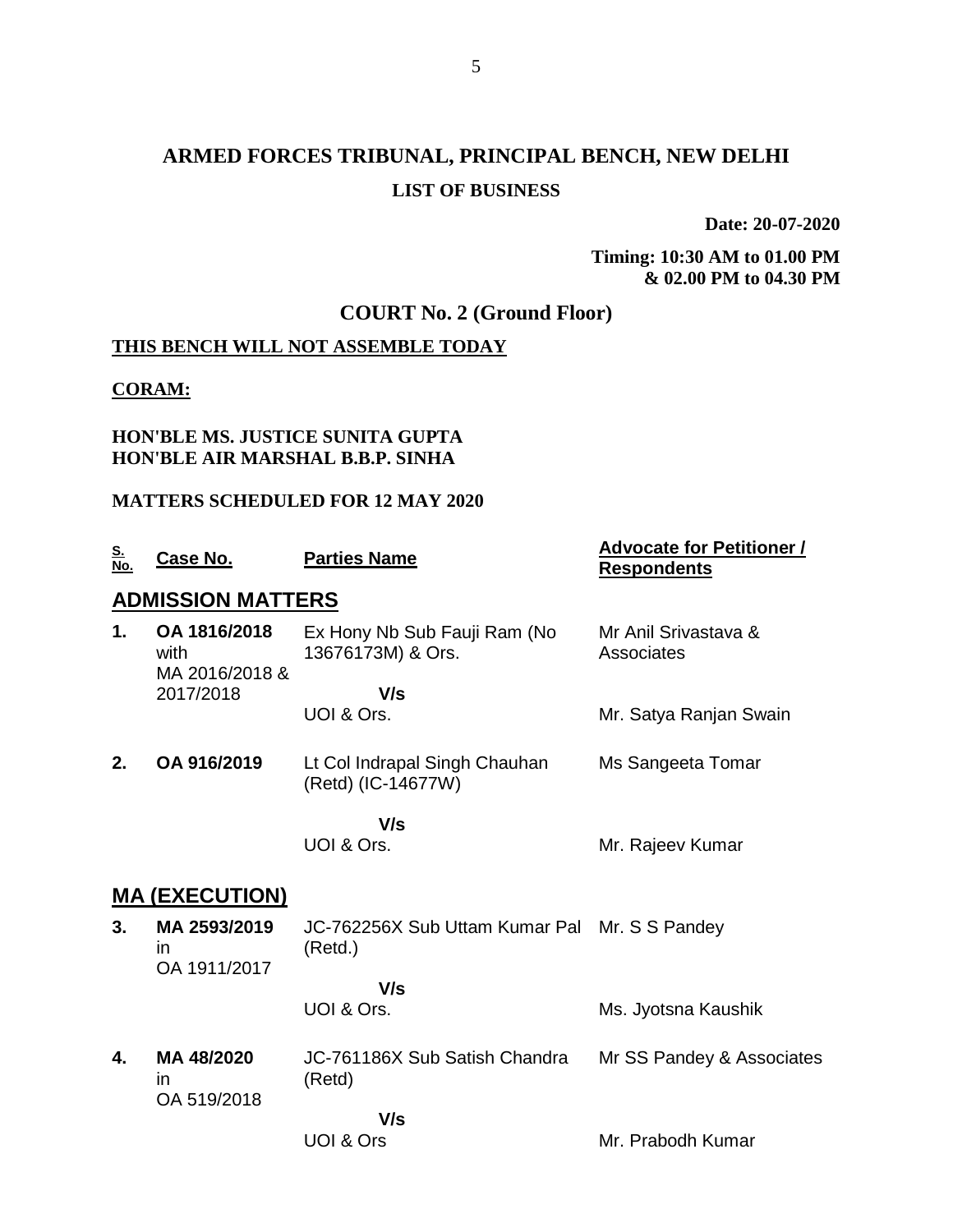## **PLEADINGS NOT COMPLETE**

| 5. | OA 1530/2018                       | Smt. Chandrawati Devi Wd/O Late<br>Ex Sep Babu Ram (No 13800430) | Mr. Manoj Kr. Gupta      |
|----|------------------------------------|------------------------------------------------------------------|--------------------------|
|    |                                    | V/s<br>UOI & Ors.                                                | Mr. Ashok Chaitanya      |
| 6. | OA 234/2019<br>with<br>MA 676/2019 | AVM AK Bhattacharya (No<br>16322G) (Retd)                        | Mr Virender Singh Kadian |
|    |                                    | V/s<br>UOI & Ors.                                                | Mr. Arvind Kumar         |

### **PLEADINGS COMPLETE**

### **DATES WILL BE GIVEN BY THE TRIBUNAL OFFICER - ORDERS WILL BE UPLOADED ON THE WEBSITE**

| 7.          | TA 158/2010<br><b>Writ Petition</b><br>(Civil) No. | Commander Chandrashekhar<br>Singh                           | Mr DJ Singh                 |
|-------------|----------------------------------------------------|-------------------------------------------------------------|-----------------------------|
|             | 995/2005                                           | V/s<br>UOI & Ors.                                           | Mr Anil Gautam              |
| 8.          | OA 248/2013<br>with<br>MA 1473/2017                | Disabled War Veterans through its<br>President Col HN Handa | Mr Jaideep Singh            |
|             |                                                    | V/s                                                         |                             |
|             |                                                    | UOI & Ors.                                                  | Dr Vijendra Mahndiyan       |
| <b>WITH</b> |                                                    |                                                             |                             |
| 9.          | OA 431/2014<br>with MA<br>515/2014,                | Disabled War Veterans (India)<br>Regd.                      | Mr Adarsh Kumar Tiwari      |
|             | MA 1891/2018                                       | V/s                                                         |                             |
|             |                                                    | UOI & Ors.                                                  | Dr Vijendra Singh Mahndiyan |
| 10.         | OA 1066/2018                                       | IC-35727K Col Sudhir Singh (Retd) Mr. Shakti Chand Jaidwal  |                             |
|             |                                                    | V/s                                                         |                             |
|             |                                                    | UOI & Ors.                                                  | Mr. J S Rawat               |
| 11.         | OA 1677/2018                                       | Cdr Mahipal Singh (Retd) (No<br>83981-R)                    | Mr Santosh Kumar Pandey     |
|             |                                                    | V/s<br>UOI & Ors.                                           | Mr. Arvind Patel            |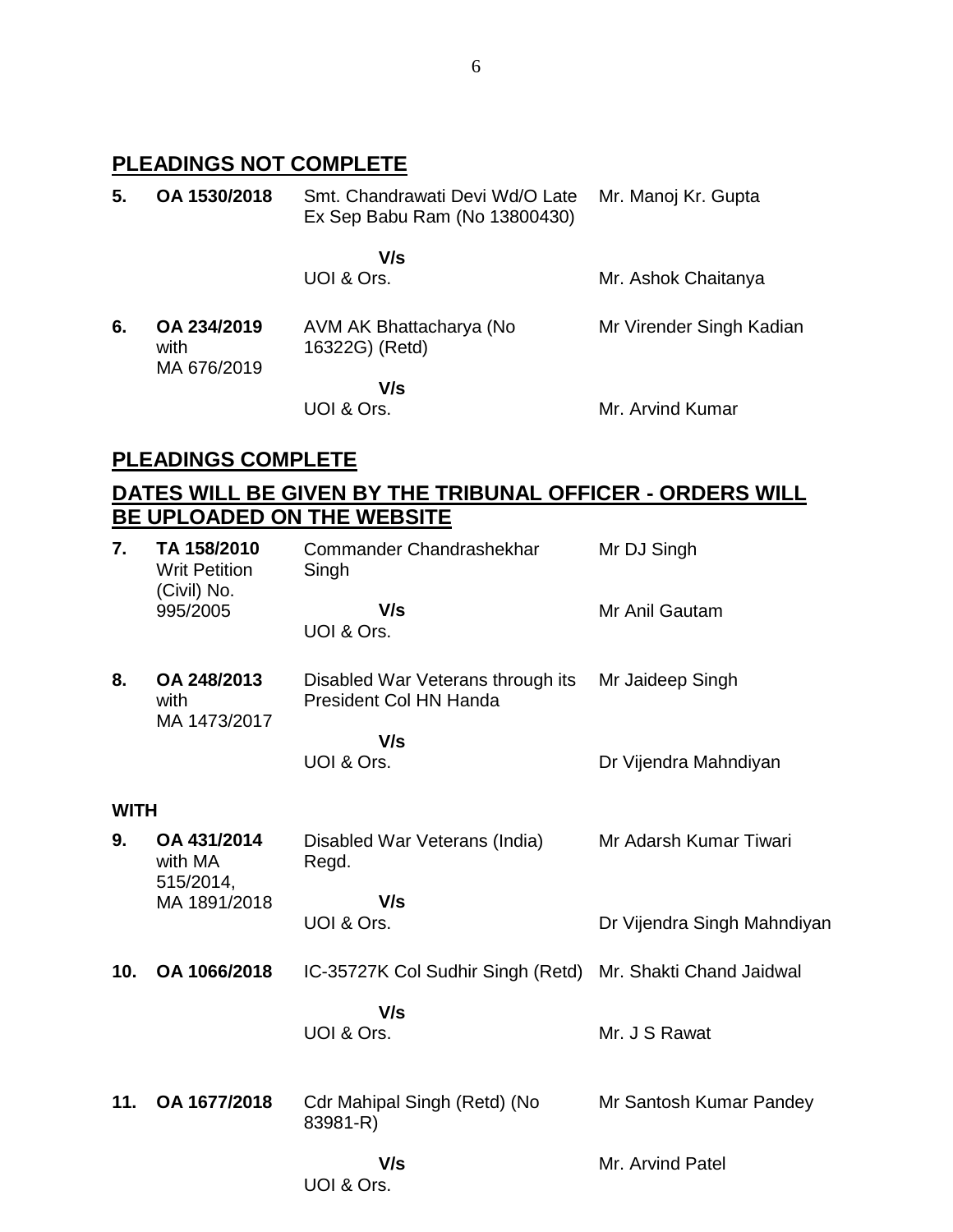| 12. | OA 1718/2018                         | IC-64671L Maj Abhishek Roy<br>(Retd.)                       | Mr. Indra Sen Singh/Abhishek<br>Singh                  |
|-----|--------------------------------------|-------------------------------------------------------------|--------------------------------------------------------|
|     |                                      | V/s<br>UOI & Ors.                                           | Ms. Jyotsna Kaushik                                    |
| 13. | OA 2050/2018<br>with<br>MA 2259/2018 | Ex CHEAP Neeraj Kumar (NO<br>180553)                        | Mr. Ved Prakash                                        |
|     |                                      | V/s<br>UOI & Ors.                                           | Mr. Harish V Shankar                                   |
| 14. | OA 30/2019                           | Smt. Suman Devi                                             | Mr. Santosh Narayan Singh                              |
|     |                                      | V/s<br>UOI & Ors.                                           | Mr. Arvind Patel                                       |
| 15. | OA 134/2019                          | HFL Lalji Singh (Retd) (No 272096) Mr Virender Singh Kadian |                                                        |
|     | with<br>MA 549/2019                  | V/s<br>UOI & Ors.                                           | Mr KK Tyagi                                            |
| 16. | OA 136/2019                          | Ex HFO (MWO) Anant Kumar<br>Mudgal (No 625684 N)            | Mr Virender Singh Kadian                               |
|     |                                      | V/s<br>UOI & Ors.                                           | Mr Shyam Narayan                                       |
| 17. | OA 1035/2019<br>with                 | IC-20848N Lt Col P K Kapur (Retd.) Applicant-in-Person      |                                                        |
|     | MA 2652/2019 &<br>3203/2019          | V/s<br>PCDA(P) & Ors.                                       | Mr. Ashok Chaitanya for R-1<br>& Mr SP Sehrawt for R-2 |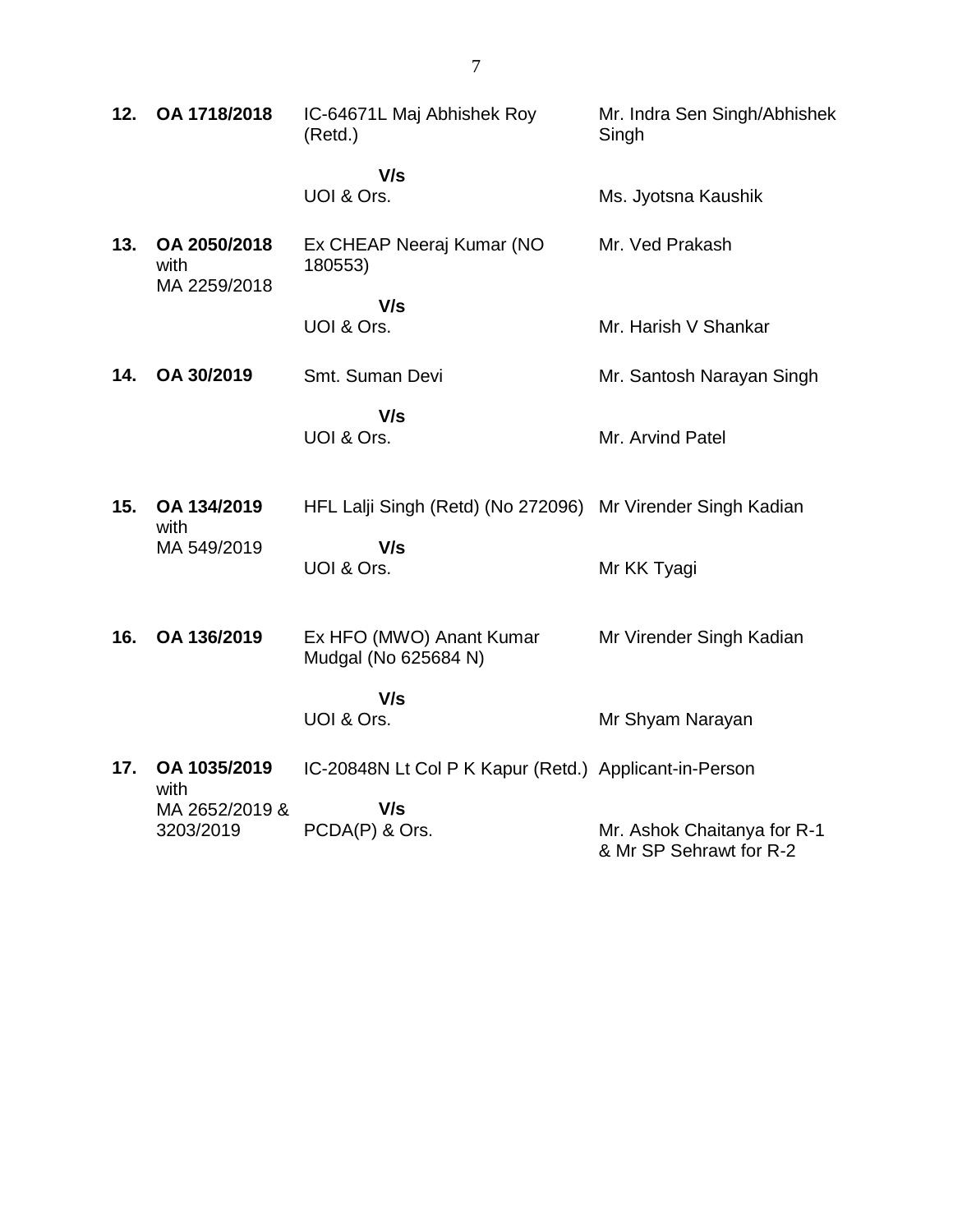### **MATTERS SCHEDULED FOR 20 JUL 2020**

| <u>S.<br/>No.</u> | Case No.                     | <b>Parties Name</b>                                             | <b>Advocate for Petitioner /</b><br><b>Respondents</b> |
|-------------------|------------------------------|-----------------------------------------------------------------|--------------------------------------------------------|
|                   | <b>ADMISSION MATTERS</b>     |                                                                 |                                                        |
| 18.               | OA 1601/2019                 | Ex Hav Manoj Kumar Sahu<br>$(9511687-L)$                        | Mr. U S Maurya                                         |
|                   |                              | V/s<br>UOI & Ors.                                               | Mr. Avdhesh Kumar                                      |
| 19.               | OA 510/2020<br>with          | Lt Cdr PM Satapathy (Retd) (No<br>89090 A)<br>V/s               | Mr V S Kadian & Mr. J P<br>Sharma                      |
|                   | MA 624/2020                  | UOI & Ors.                                                      | Mr. Neeraj, Sr. CGSC                                   |
|                   | <u>MA (EXECUTION)</u>        |                                                                 |                                                        |
| 20.               | MA 584/2019<br>in            | Ex Subedar Dhaniram                                             | Mr Ajit Kakkar                                         |
|                   | OA 1559/2017                 | V/s<br>UOI & Ors                                                | Mr. Shyam Narayan                                      |
| 21.               | MA 1369/2019<br>in           | Ex Nb Sub Braham Prakash Gahlot Mr US Maurya<br>(JC 802634 W)   |                                                        |
|                   | OA 1829/2018                 | V/s<br>UOI & Ors                                                | Mr. Ashok Chaitanya                                    |
|                   | <b>PLEADINS NOT COMPLETE</b> |                                                                 |                                                        |
| 22.               | OA 732/2015<br>with          | Capt. Ajay Kumar Gulati (Retd.)                                 | Ms. Archana Ramesh                                     |
|                   | MA 781/2015                  | V/s<br>UOI & Ors.                                               | Mr SP Sharma for R 1,2 & 4<br>Ms Anjali Vohra for R-3  |
| 23.               | OA 1476/2018                 | IC-34627M Col Pradeep Dixit<br>(Retd)                           | Mr. Aditya Singh Paur                                  |
|                   |                              | V/s<br>UOI & Ors.                                               | Mr. J S Rawat                                          |
| 24.               | OA 1632/2018                 | No. 7240135P Ex Swr Shivaji Anant Mr. Manoj Kr Gupta<br>Honmane |                                                        |
|                   |                              | V/s<br>UOI & Ors.                                               | Ms Archana Roy for R-3                                 |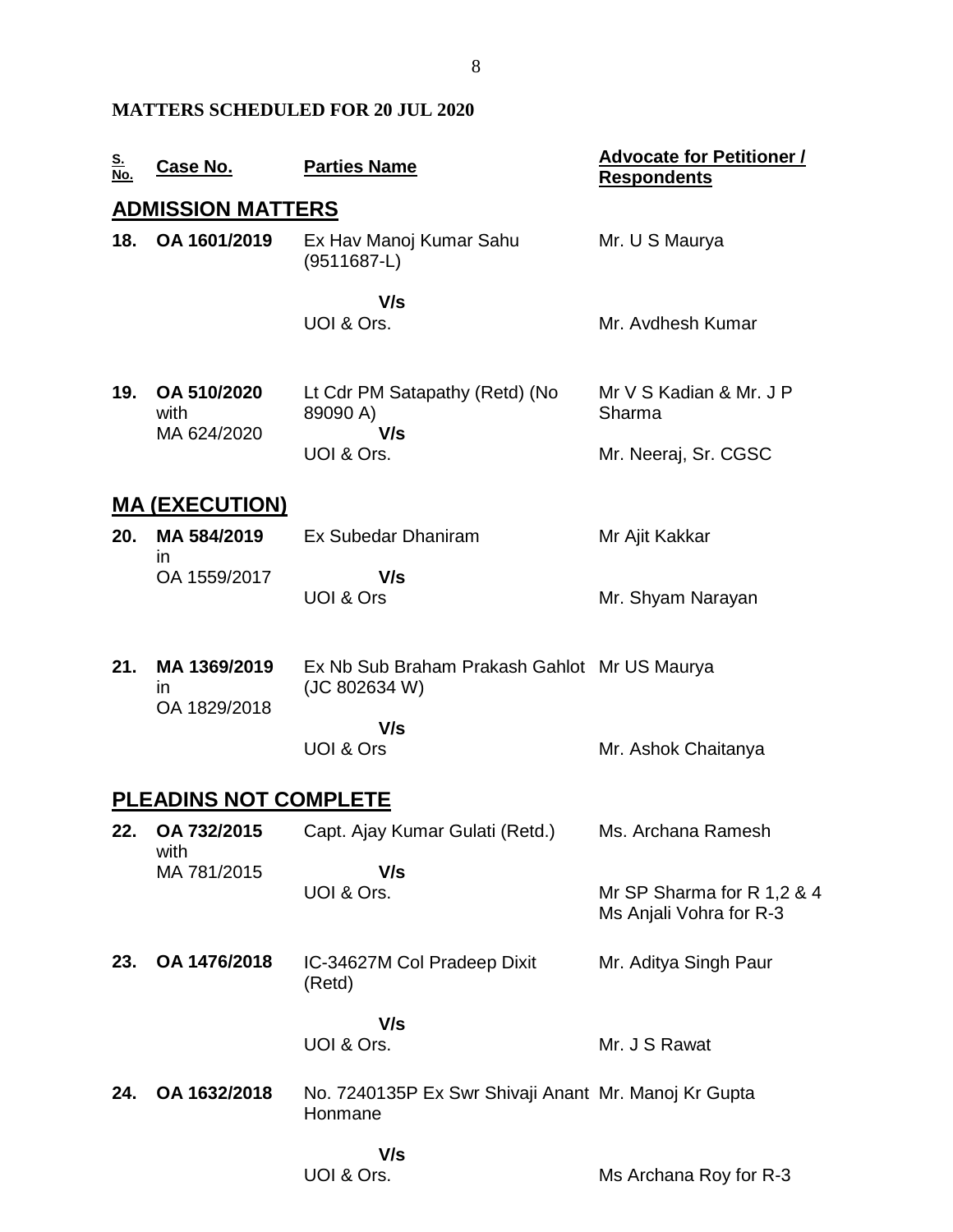| 25. | OA 1030/2019<br>with<br>MA 1707/2019 | Ex Sgt Mohammad Yamin (No<br>622754K                   | Mr. Praveen Kumar    |
|-----|--------------------------------------|--------------------------------------------------------|----------------------|
|     |                                      | V/s                                                    |                      |
|     |                                      | UOI & Ors.                                             | Mr. V S Tomar        |
| 26. | OA 1032/2019<br>with                 | No. 15625 Gp Capt Jayasimharao<br>Vamana Simha (Retd.) | Mr. Baljeet Singh    |
|     | MA 1708/2019                         | V/s                                                    |                      |
|     |                                      | UOI & Ors.                                             | Mr Neeraj, Sr CGSC   |
| 27. | OA 1055/2019<br>with<br>MA 1731/2019 | Lt Col Anil Kumar Joshi (Retd) (IC<br>36311 Y)         | Mr Aditya Singh Puar |
|     |                                      | V/s                                                    |                      |
|     |                                      | UOI & Ors.                                             | Ms. Suman Chauhan    |
| 28. | OA 1056/2019                         | No 1061989N Ex Nk Vijay Kumar<br>Verma                 | Mr. VS Kadian        |
|     |                                      | V/s                                                    |                      |
|     |                                      | UOI & Ors.                                             | Mr. V Pattabhiram    |
|     |                                      |                                                        |                      |
| 29. | OA 1120/2019<br>with                 | Ex Sgt Rajendra Kumar Sahoo                            | Mr. OS Punia         |
|     | MA 1814/2019                         | V/s                                                    |                      |
|     |                                      | UOI & Ors.                                             | Mr. K K Tyagi        |

### **PLEADINS COMPLETE**

### **DATES WILL BE GIVEN BY THE TRIBUNAL OFFICER - ORDERS WILL BE UPLOADED ON THE WEBSITE**

| 30.         | OA (Appeal)<br>156/2013  | Ex Brig Iqbal Singh       | Mr SM Dalal             |
|-------------|--------------------------|---------------------------|-------------------------|
|             | with                     | V/s                       |                         |
|             | MA 1455/2017,            | UOI & Ors.                | Mr VS Tomar             |
|             | 1441/2018 &<br>2025/2018 |                           |                         |
|             |                          |                           |                         |
| <b>WITH</b> |                          |                           |                         |
| 31.         | OA (Appeal)<br>508/2016  | Ex Maj Gen P.S.K Choudary | Mr. PDP Deo & S M Dalal |
|             | with MA                  | V/s                       |                         |
|             | 327/2016,                | UOI & Ors.                | Mr Prabodh Kumar        |
|             | MA 1068/2016 &           |                           |                         |
|             | MA 1069/2016             |                           |                         |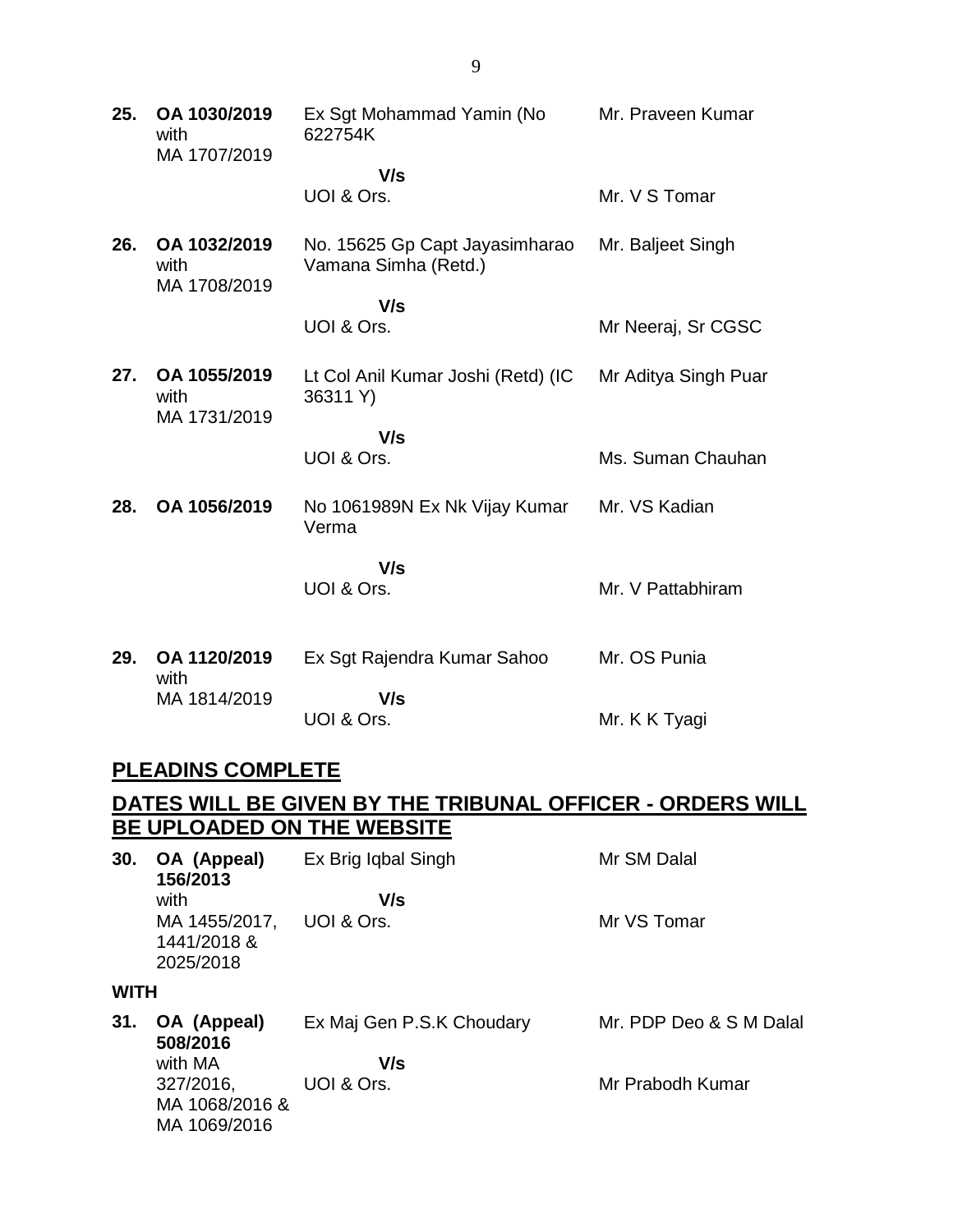### **WITH**

| 32. | TA 10/2015<br>(WP(C)               | Col Anil Sahgal                                   | Mr. SS Pandey                                                 |
|-----|------------------------------------|---------------------------------------------------|---------------------------------------------------------------|
|     | 7821/2006)                         | V/s<br>UOI & Ors.                                 | Mr Anil Gautam                                                |
| 33. | OA 36/2016<br>with                 | <b>Smt Tar Kanwar</b>                             | Mr. V S Kadian                                                |
|     | MA 16/2016                         | V/s<br>UOI & Ors.                                 | Mr Shyam Narayan                                              |
| 34. | OA 531/2016<br>with                | Brig SKS Rana (Retd)                              | Mr. Anil Srivastava &<br>Associates                           |
|     | MA 1140/2017                       | V/s<br>UOI & Ors.                                 | Mr Karan Singh Bhati, Sr<br><b>CGSC with Harish V Shankar</b> |
| 35. | OA 591/2016<br>with                | Lt Col A Prabhakaran                              | Ms. Malini Poduval & Babita<br>Snat                           |
|     | MA 1830/2018                       | V/s<br>UOI & Ors.                                 | Mr SD Windlesh                                                |
| 36. | OA 600/2016                        | Sub Maj Mahaveer Prasad                           | Mr. Anil Bakshi                                               |
|     |                                    | V/s<br>UOI & Ors.                                 | Mr YP Singh                                                   |
| 37. | OA 1244/2018                       | Ex Sri Krishana Kumar Singh )No<br>681122)        | Mr. Praveen Kumar                                             |
|     |                                    | V/s<br>UOI & Ors.                                 |                                                               |
|     |                                    |                                                   | Mr. Ashok Chaitanya                                           |
| 38. | OA 357/2019<br>with<br>MA 900/2019 | Col Madhavan Chandrasekhar<br>(Retd) (IC 31546 F) | Mr IS Yadav                                                   |
|     |                                    | V/s                                               |                                                               |
|     |                                    | UOI & Ors.                                        | Mr. V S Tomar                                                 |
| 39. | OA 358/2019<br>with<br>MA 901/2019 | Col Narinder Kumar (Retd) (IC<br>37066 N)         | Mr IS Yadav                                                   |
|     |                                    | V/s                                               |                                                               |
|     |                                    | UOI & Ors.                                        | Mr. J S Yadav                                                 |